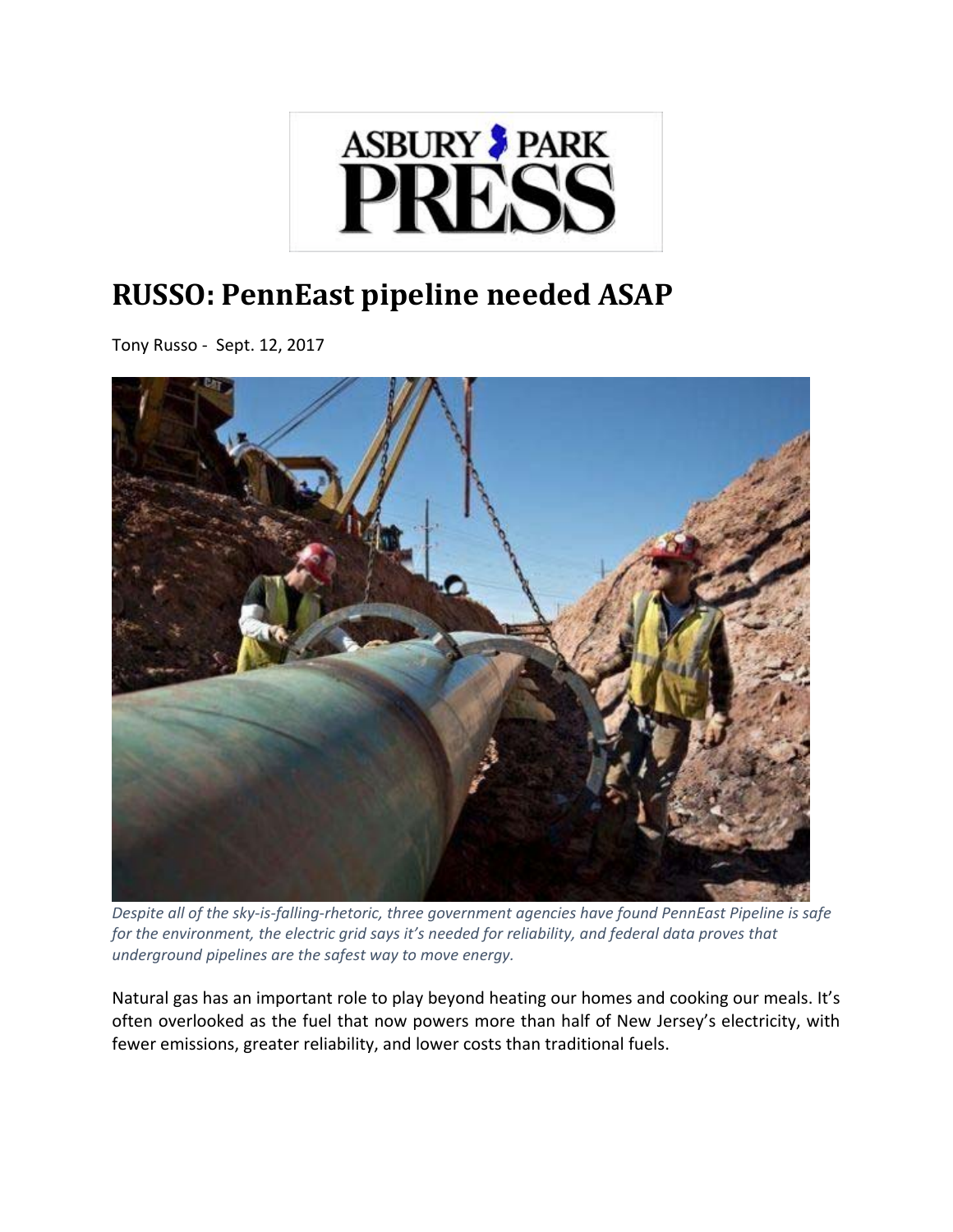Yet at every step of the process of writing a recent opinion piece maligning pipelines, the Asbury Park Press left out one important fact: Typing the editorial on a fully‐charged computer, the mega‐printing presses that placed it on thousands of newspapers, and customers reading it on their smart devices, all relied on electricity powered primarily from natural gas, delivered through pipelines.

Editors continue to ignore that natural gas use for electricity generation has doubled in New Jersey since 2005. That rise ties directly to a 13 percent drop in power sector carbon emissions over the same period.

The same is happening across the river in Pennsylvania, which once counted on coal plants for more than half its electricity, and whose air pollutants and particulate matter drifted east into the lungs of New Jersey families.

Two of the largest coal plants left in New Jersey were shuttered earlier this summer, not because of solar or wind power (which account for less than 2 percent of our total electric portfolio), but the low cost and abundance of clean, natural gas and the underground pipelines that deliver it.

That's an historic, environmental victory.

Regarding Gannett's criticism of the PennEast Pipeline, only in New Jersey could a regulatory process entering its fourth year of transparent and comprehensive review across more than 23 government agencies, be considered "fast‐tracked" for approval, as the editorial board suggests. How ironic that just last year, this paper reported New Jersey had the worst business climate in America.

A recent expert analysis by the Boyd Company in — with total operating costs \$6 million lessthan New Jersey. The Garden State still today is among the top 10 states with the highest electricity costs. Pennsylvania's success, they say, is because of its embrace of low cost energy.

Businesses won't wait for us to get our act together, and will look past New Jersey for greener, more affordable pastures.

Our state and its leaders have a major choice to make. We can embrace the competitive and geographic advantage of accessing one of North America's largest and most affordable gas supplies which sit just over 100 miles from our borders to power our economy for decades. Or, we can become victims of an unrealistic and narrow political agenda that rejects pipelines completely– leaving us with higher bills, reduced reliability, and more jobs fleeing New Jersey.

PennEast Pipeline, proposed through six New Jersey towns along the Delaware River, is a state‐ of-the-art infrastructure project designed to access new gas supplies for local utilities and power plants to the benefit of 9 million residents, ensuring fuel supply security and diversity, cost savings, price stability, and more.